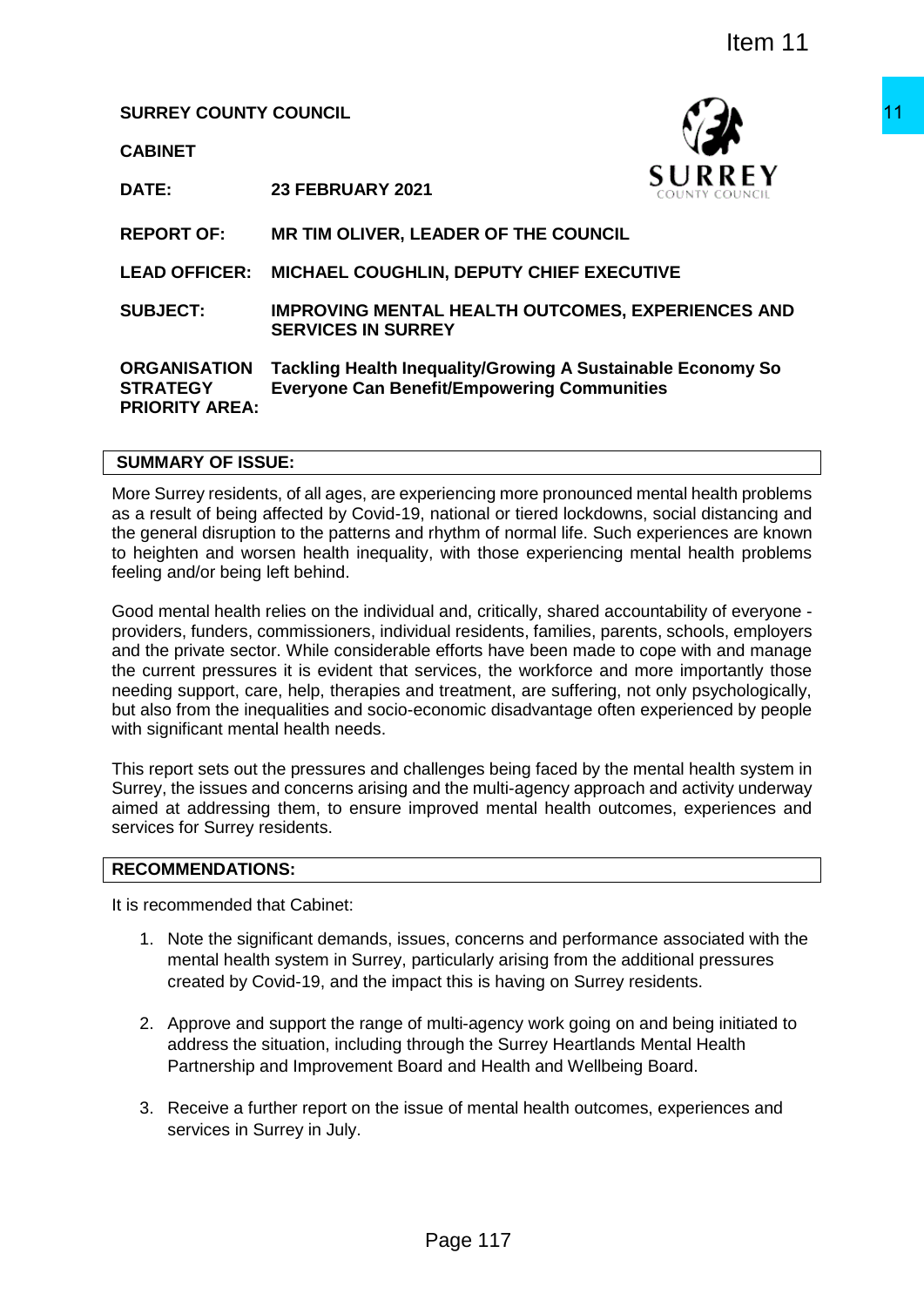## **REASON FOR RECOMMENDATIONS:**

Tackling health inequality is one of the Council's four strategic priorities. Poor mental health is a key factor in a range of conditions and personal situations, such as substance abuse, unemployment, poor physical health, that create and/or worsen health inequality. The mental health system in Surrey is under great stress and struggling to manage the demands made upon it. This report and its recommendations, the work to date and the work proposed are intended to support the mental health system deal with the immediate demands and pressures as well as building an effective and sustainable improvement programme. THE MESON FOR RECOMMENDATIONS:<br>
Tacking heath inequality is one of the Council's four<br>
a key factor in a range of conditions and person<br>
unemployment, poor physical neath th, that creates and<br>
upon it. This report and its

# **DETAILS:**

- 1. Mental wellbeing protects the body and mind from the impact of life's stresses and traumatic events and enables the adoption of healthy lifestyles and the management of long-term illness. Conversely, people with mental health problems are more likely to experience physical health problems, smoke, be overweight, use drugs and drink alcohol to excess, have a disrupted education, be unemployed, take time off work, fall into poverty, and be overrepresented in the criminal justice system.
- 2. Three quarters of all mental health problems have emerged by the mid-twenties, making childhood determinants primary in future mental wellbeing. Family relationships are pre-eminent, as they mould the infant social and emotional brain and thus determine vulnerability throughout life.
- 3. More Surrey residents, of all ages, are experiencing more pronounced mental health problems as a result of being affected by Covid-19, national or tiered lockdowns, social distancing and the general disruption to normal life. It should be acknowledged that among these general numerical trends and data are the desperately sad stories and experiences of individuals confronting debilitating mental health problems, which in extreme cases causes them to take their own lives.
- 4. As a consequence, the mental health system in Surrey is under significant pressure, (see table below and Annex 2) which is set to increase in the coming months, given the continued presence of Covid-19, extended national lockdown and winter pressures.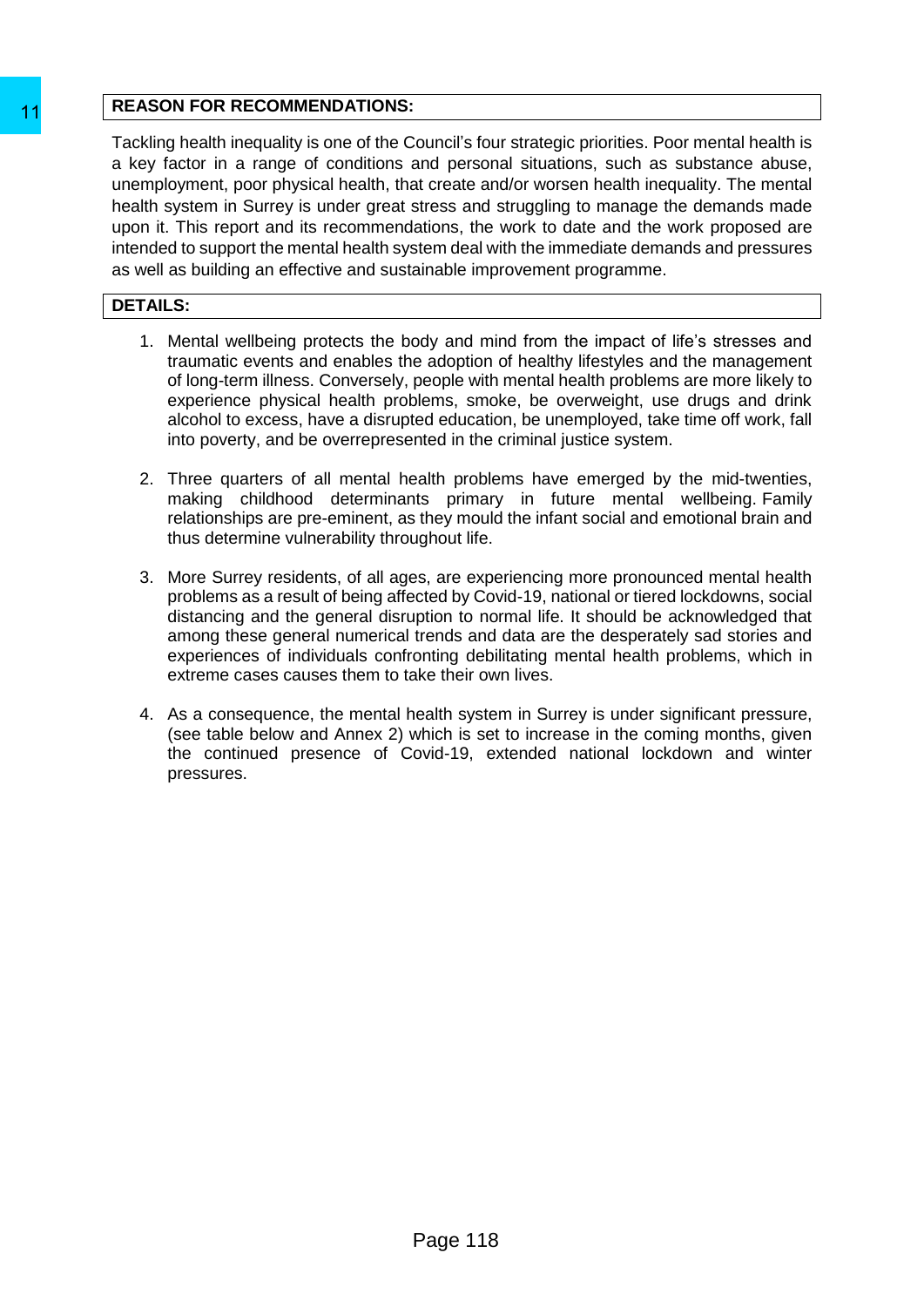#### **Child and Adolescent Mental Health**

•Children and young people's emotional wellbeing has been significantly affected by the pandemic •Demand pressures and high referral rates •High acuity e.g. Eating **Disorders** •High referral acceptance rates •High caseloads •Long waits for some services •Relatively low discharge rates •Workforce pressures, high agency staffing but relatively high productivity •Inequalities •The potential for backlogs and the pandemic to impede successful implementation of the new EWBMH contract

#### **Adult Mental Health**

- •Impact of Covid-19 on adult emotional resilience, especially for those who are isolated, living in socioecomomically deprived areas and facing financial and employment insecurity •Increased acuity •Low inpatient bed-base and futher bed losses expected •Capital works leading to ward closure •Increased admissiion rates •High number of out of area placements •Pressures on flow management through inpatient services due to the low bed-base •High number of delayed transfers of care, including for people with complex needs such as Autism •Possible reduction in referrals to community mental health from referrers •High community referral acceptance rate •Possible high entry thresholds for community services •Workforce pressures •Shortened life expectancy and significant health inequalities •Under provision of physical health checks and health monitoring •Growing pressure on 3rd sector the Mental Health<br>
In the formula Health and the state of control in the state of control in the state of the state of the state of the state of the state of the state of the method and the state of the state of the Mental
	- resources and lack of long-term contracting options create fragility

#### **Resourcing and Infrastructure**

•Historical underfunding and below national average investment (despite meeting the Mental Health Investment Standard) •Lack of widespread and coordinated system training in mental health and emotional wellbeing •Digital integration gaps can result in people having to tell their stories more than once •Digital infratructure and information governance can slow down service integration and transformation •Failure to showcase excellent models of mental health transformation already happening across Surrey

5. The Surrey Mental Health Summit in November highlighted some of these issues and poor service user experiences, as well as best practice and alternative models from elsewhere (See Annex 1). It also confirmed a renewed commitment and energy to work together as system partners to design and invest in transformative solutions that will improve emotional wellbeing and mental health outcomes for the residents of Surrey.

## **SUMMARY OF ISSUES AND CONCERNS**

- 6. *Children and Adolescents*: there has been a significant increase in demand for mental health services (referrals have increased by 60% over the past year, including eating disorders) which is forecast to surge as lockdown is lifted, as it did in June 2020. As a consequence, there are unacceptably high numbers of children waiting for Children and Adolescents' Mental Health Service (CAMHS) assessment, intervention and support, and therefore not getting the timely support they need and not achieving good outcomes.
- 7. Many on the waiting list for CAMHS services are children with special educational needs and disabilities (SEND), some of whom require an Education, Health and Care (EHC) needs assessment. Without a CAMHS contribution to their assessment, these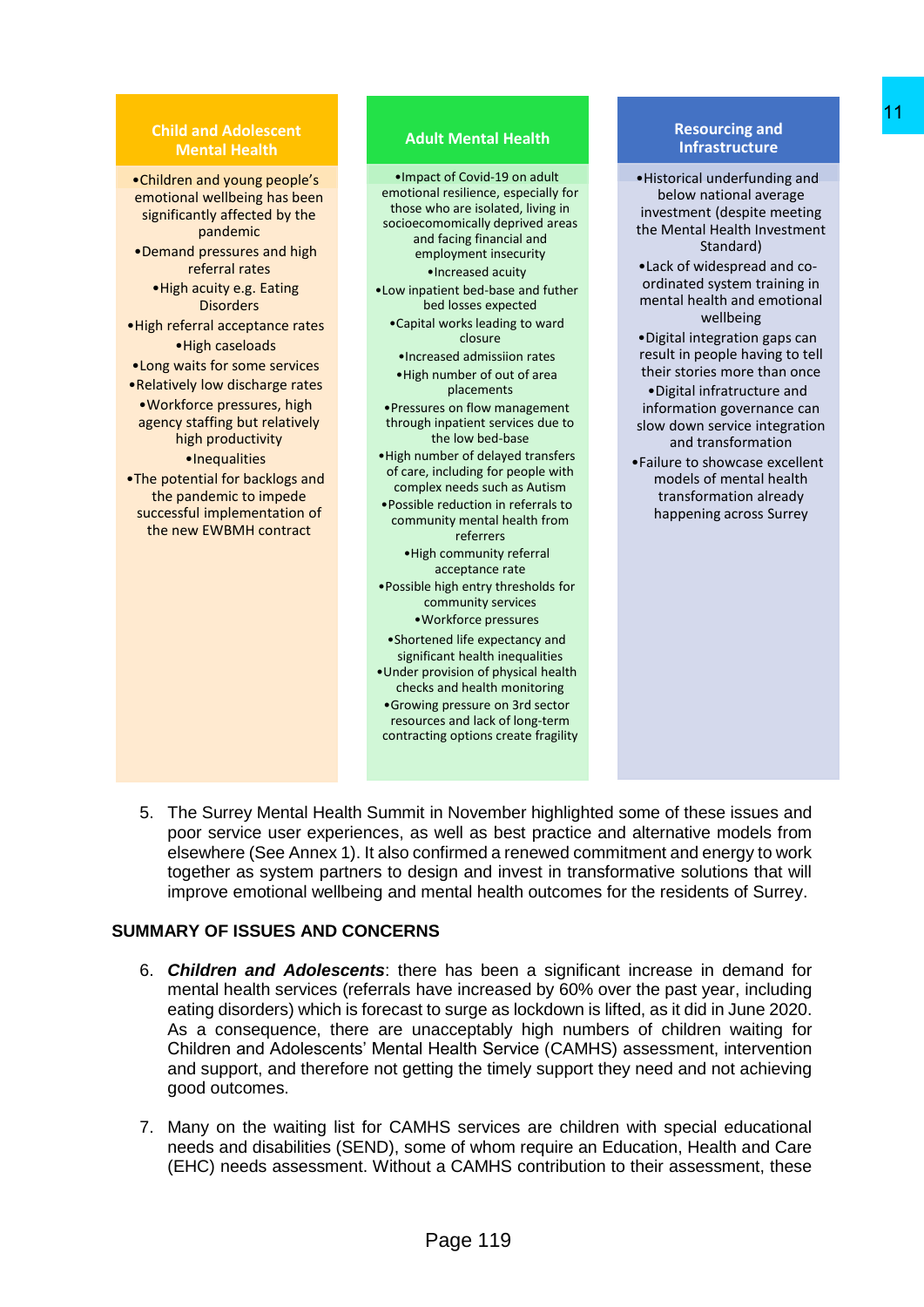are consequently incomplete, as a result of which the young person's needs will not be fully reflected in their EHC plan.

- 8. Accommodation for young people in crisis is recognised to be inadequate and often inappropriate, with out of county facilities having to be used.
- 9. With schools only open to a minority of children, in-school support is reaching fewer pupils, making it harder to target early help resources directly to parents, rather than via school support. In addition, the implementation of the 'Thrive' model in schools and the community is currently in its infancy and inconsistent.
- 10. Serious concerns have been raised by Surrey Safeguarding Children Partnership (SSCP) following two thematic reviews based on cases of adolescent suicide and case review outcomes, highlighting loneliness and isolation, experience of self-harm, influence of social media and varying levels of parental, school and agency awareness on mental health problems. Inconsistent CAMHS services and the absence of effective step-down services were a key feature in the review.
- 11. *Adults:* There has also been an increase in levels and acuity of referrals to the Adult Social Care mental health duty team, with 25% of referrals being progressed as 'open' (indicating a high level of inappropriate referrals).
- 12. Due to the lower than average bed provision in Surrey per 100,000 population, reduced capacity due to social distancing measures, reduced staff levels due to sickness and an increase in admissions and delayed discharges arising from limited access to complex care packages and housing, there are a high number of out-of-area placements (33 in November).
- 13. The insufficiency of s136 suites in Surrey can result in people waiting in inappropriate settings as a 'place of safety', often with Police officers having to remain with the person until they can be appropriately discharged. (There are four s136 suites in Surrey, which are used for assessment of all age groups including children and young people).
- 14. The exacerbation of health inequality and impact of poor mental health on individuals has a profound effect on the economic well-being of communities e.g. 57% of all workdays lost to sickness are mental health related. Work provides structure, a sense of purpose, and opportunities for social interaction, as well as income (and taxes for the state). 85-90% of people with a mental illness who are not employed, say they would like to work. Businesses and employers have a critical role to play in promoting and investing in good mental health and wellbeing, prevention and early intervention. 11<br>
are collected in their EHC plan.<br>
be fully reflected in their EHC plan.<br>
8. Accommodation for young people in crisis<br>
inappropriate, with out of county lacilities has<br>
9. With schools only open to a minority of chili<br>
	- 15. *User experience:* The Mental Health Task Group established under the aegis of the County Council Adults and Health Select Committee reported to the Council's Cabinet meeting on 27 October. The Task Group heard from a number of service users and those experiencing mental health issues, whose comments can be summarised as follows and align strongly with the user contributions to the Surrey Mental Health Summit:
	- 'caught between two stools';
	- unable to access what they felt were adequate treatment services;
	- reliant on the services offered by third sector organisations, when experiencing mental health crises out of hours;
	- a lack of communication between different services: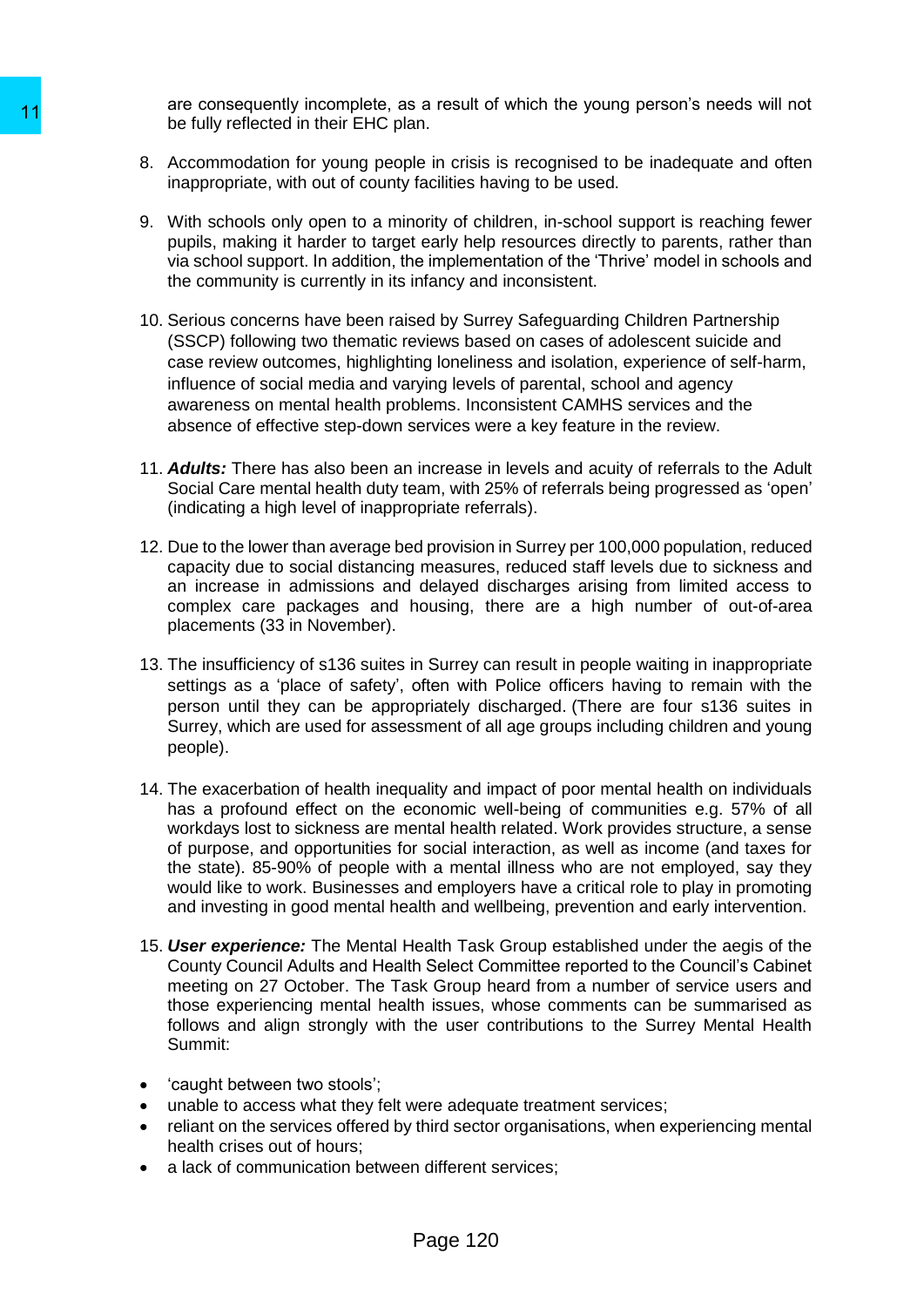- repeating their stories multiple times when moving between services;
- a lack of involvement in their care planning:
- feeling as if they had been "put in a box" by the clinical approach;
- difficulties relating to the transition between children's and adult mental health services;
- problems with members of staff from healthcare organisations due to the language being used, with too much "jargon".
- 16. The Children's User Voice and Participation team facilitate various participation groups for young people and parent carers to have their voices heard in the services that they access, including mental health. Issues raised have included:
- the inappropriateness of standard consent forms and letters for young people;
- the need for better targeted information for young people on the support available;
- simplify and improve early access to support:
- dismantle artificial barriers between services to promote easy access, enabling the right support from the right service at the right time;
- ensure support in schools is more consistent;
- parents need support and an improved understanding of how to support their children with mental health needs.
- 17. *The mental health 'system':* it is evident that as a result of the extraordinary pressures it is under, along with critical staffing and resource constraints, the mental health system in Surrey is letting many Surrey residents down. If this is to be tackled swiftly and effectively, as reported at the Surrey Heartlands Integrated Care System (ICS) Board, all sectors and partners have to demonstrate the commitment, competency and capacity to build multi-disciplinary relationships to secure better mental health outcomes and experiences for adults and children and be open to challenge, scrutiny and calls for change and improvement. sy when innoving between servicess,<br>
and both by the clinical approach;<br>
Delaning:<br>
Delaning:<br>
Con between children's and adult mental health<br>
rom healthcare organisations due to the language<br>
".<br>
"Etiopation team facilita

## **COUNCIL-LED SYSTEM RESPONSE**

- 18. The Surrey Mental Health Summit was a valuable awareness raising and 'call to arms' event, which has prompted additional commitment, focus, attention and effort from many in the system. In response to this, the above and the extraordinary circumstances caused by Covid-19, urgent work has been put in place to begin to address these issues.
- 19. Surrey and Borders Partnership Trust have established a multi-agency Emergency Response team to consider and address the immediate pressures arising from Covid-19. Issues arising are being escalated to the Surrey Heartlands Covid-19 Incident Management Group as required, for immediate attention.
- 20. With regard to accommodation and beds for adults in crisis, priorities for action have been established, as follows:
- Ensure that accommodation issues are covered in all Care and Discharge plans;
- Maintain existing accommodation during treatment, and prioritise discharging to home;
- Where this is not possible, review the availability of alternative accommodation, and assess whether it is appropriate from a recovery perspective;
- Reduce the range of providers so that a more manageable set of key support relationships is created;
- Make sure move-on arrangements are in place to avoid creating new bottlenecks, or the overuse of institutional long-term solutions.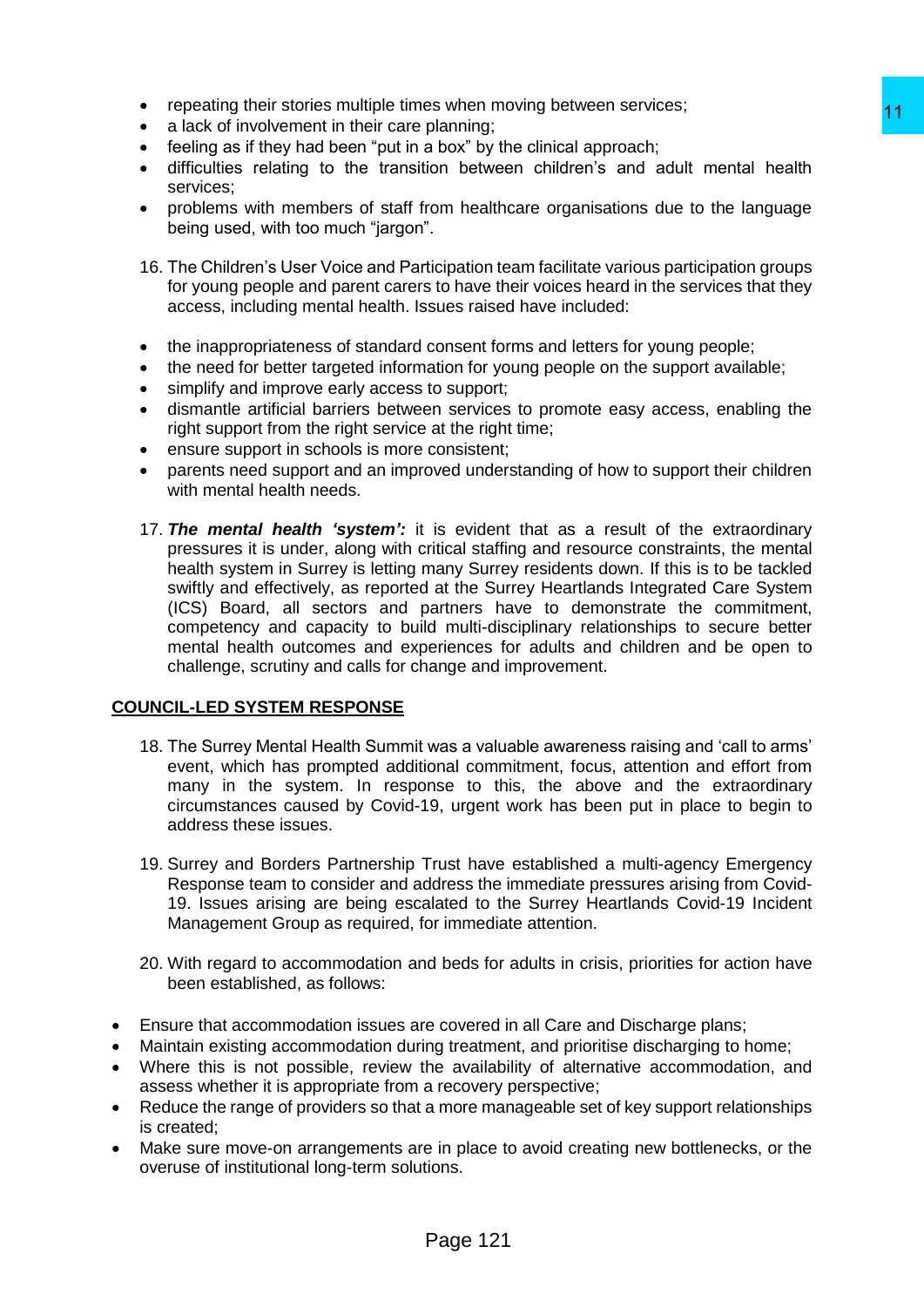- 21. To support hospital flow and the mental health system, the supported living market is being developed. This involves working with new providers who have specialisms in autism, mental health and people with a forensic history. This work is aligned with the Mental Health Emergency Response Group's urgent work to improve hospital flow and develop further accommodation with support options. In addition, winter pressures schemes have been rapidly mobilised to enable timely discharge from hospital, including commissioning a home-based care provider with a specialism in mental health and discharge, to assess beds with a supported living provider.
- 22. The County Council's 'Enabling you with Technology' work is exploring and developing the opportunity to use technical solutions to combat isolation and loneliness and is currently looking at models of good practice elsewhere.
- 23. On the specific issue of the provision of s136 suites for young people, work has been initiated to develop and implement alternative arrangements for 'places of safety' for children, e.g. additional (possibly clinical) support for parents/carers to keep children at home safely pending admission and/or temporary accommodation with support staffing that can be used as a place of safety for children (in accordance with legislative standards and requirements). The mobilisation of the new CAMHS contract with the alliance of providers will be used to accelerate these as an urgent task.
- 24. Regular engagement with young people has been and will continue to be a key feature of the new CAMHS service. The service specification requires the alliance to capture and use the views and feedback of children, young people and parents to continuously improve the service provided and evidence how feedback has changed service delivery.
- 25. This mobilisation of the new CAMHS contract with an alliance of providers is progressing well and will be accelerated, in particular around the Autistic Spectrum Disorder (ASD) backlog and development of early intervention, as well as in the following areas:
- Review the self-help offers available (Kooth, etc) and ensure high profile publicity around them, especially directly to children/young people and to parents.
- Review (and increase where necessary) Personal Mental Health and Wellbeing and other support capacity to schools for those pupils who are attending and pull all schools' work together into one place / 'team around the school' approach.
- Engage in a dialogue with schools about whether they are willing to continue to operate an Emotional Wellbeing and Mental Health service for pupils who aren't attending for educational purposes, but in order to access mental health support.
- 26. In support of this work, the County Council have appointed an additional Children's Services commissioner, with extensive Local Authority and Public Health and NHS commissioning experience including CAMHS, adolescent health and offers to schools, to focus on CAMHS.
- 27. The Mental Health Task Group recommended that a review of the nature and length of contracts currently offered to third sector providers be undertaken and that all future contracts are awarded for a minimum of five years. Since this recommendation, commissioners in Adult Social Care have been working towards a more consistent way of contracting with the Voluntary, Community and Faith Sector to give them more security and will build this into the commissioning plans for 2021/22, recognising the critical role community connections (third sector) providers play in the mental health system. 11<br>21. To support hospital flow and the mental healing developed. This involves working with the substitute and<br>than in mental health amore perty less providing with a form of Mental Health amore perty responses for<br>outlin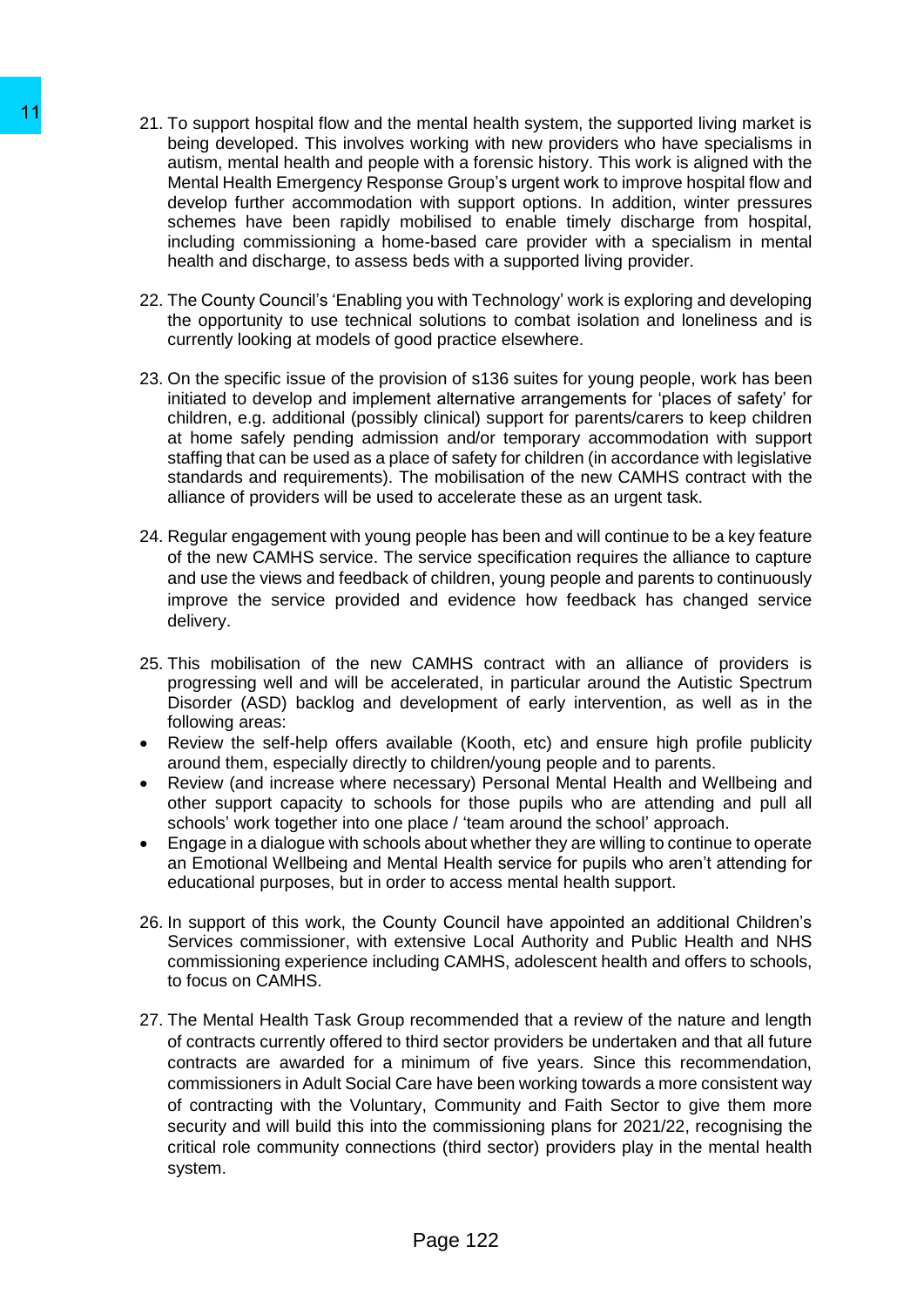- 28. Providers across the statutory and voluntary sector (Surrey and Borders, improving access to psychological therapies (IAPT) and community connections providers) have begun to discuss possibilities of becoming a mental health alliance. Alongside this, commissioners and operational managers have also been discussing future integrated commissioning and contracting options with CCG and procurement colleagues.
- 29. *Surrey Mental Health Partnership and Improvement Board* In considering the above issues and concerns at its meeting on 16 December 2020, the Surrey Heartlands ICS Board agreed to the establishment of an independently chaired Partnership Board, reporting to the Surrey Health and Wellbeing Board, with the following purpose and responsibilities, to drive the urgent improvements necessary: Conditionaly sector (solary and Bottom), imploying the control of the control of the conditionaly state and the all heliance. All orgating a mental health all all health all ances. All orgating the presenting a mental heal
- 30. *Purpose*: To bring together a range of partner organisations to oversee, govern and drive whole system transformation and improvement in mental health outcomes, experiences and services for children and adults living with mental ill health in Surrey.
- To develop and oversee the delivery of a shared action plan for the rapid improvement and system-wide transformation of mental health outcomes, experiences and services, support and signposting in Surrey.
- To review best practice across the world in early help for preventing mental ill health and facilitate shared learning amongst stakeholders for mental health service provision in Surrey.
- To hold organisations to account where poor outcomes, experiences and/or performance has been highlighted.
- To review and determine the adequacy of the whole system approach to performance management and evaluation of mental health outcomes, experiences and services.
- To support awareness raising of the key issues relating to mental health service provision.
- 31. The first meeting of the Board was held on 5 February, a verbal update on which will be given at the meeting.

## **CONSULTATION:**

- 32. The Surrey Mental Health Summit engaged a significant number of stakeholders and interested groups. A summary of the comments and feedback from delegates is attached at Annex 1.
- 33. The reports to the Surrey Heartlands ICS Board meetings in December and January provided further opportunities for those in the health system to contribute.
- 34. Consultation on the subject of mental health has benefitted from the work of the County Council Adults and Health Select Committee Mental Health Task Group, which reported its findings to Cabinet in October 2020.

# **RISK MANAGEMENT AND IMPLICATIONS:**

- 35. The risks associated with a mental health system that is not able to cope effectively with the level and acuity of demand include harm to individuals, harm to communities and harm to the economy. This report sets out a programme of work and governance aimed at mitigating these risks.
- 36. There are additional operational dimensions related to the potential for the work proposed above and mobilisation around the incoming CAMHS contract to cut across and divert resources from the immediate crisis response and/or that the current focus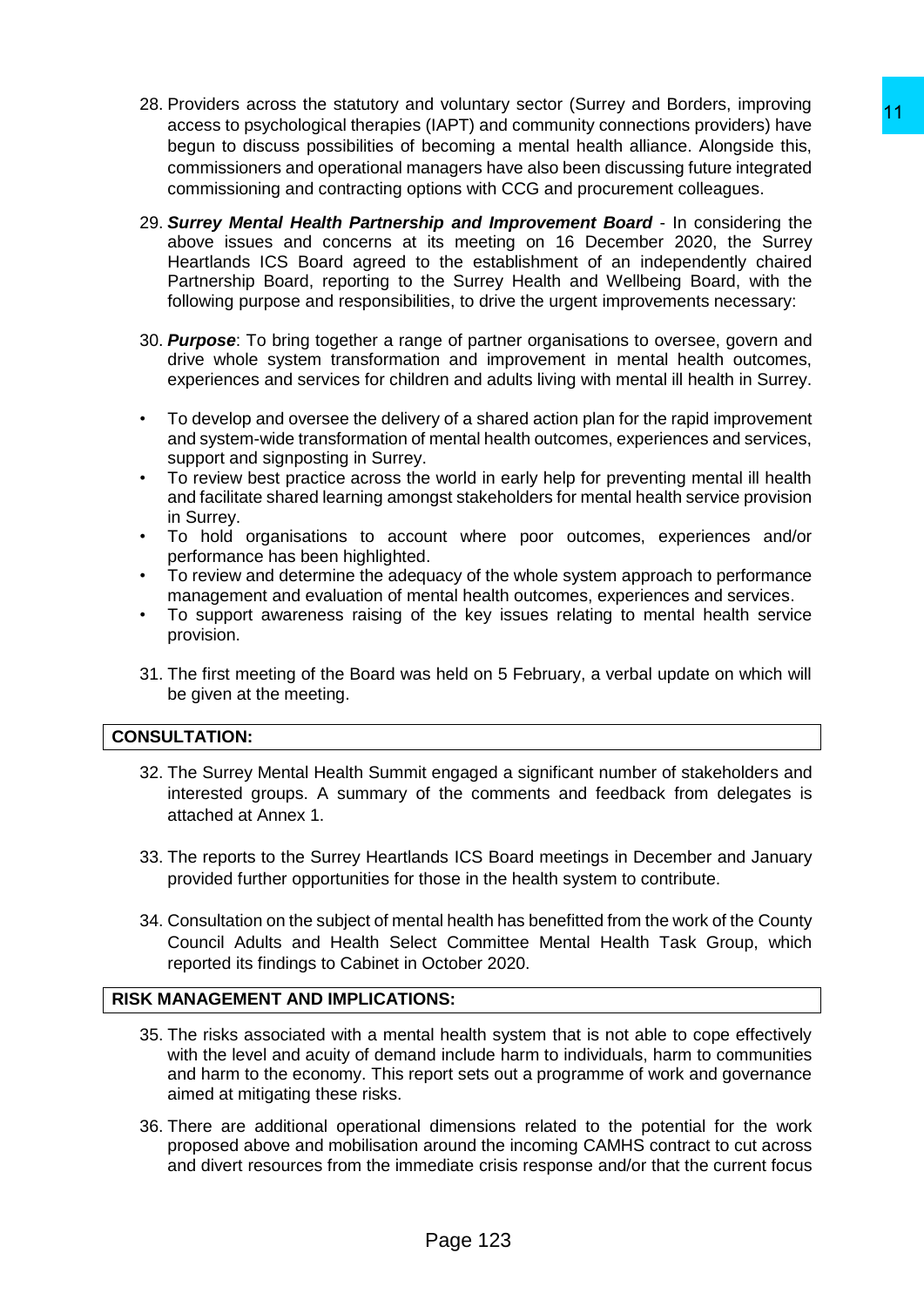on a crisis response frustrates and disrupts the improvement work, mobilisation of the new contract and new ways of working.

## **FINANCIAL AND VALUE FOR MONEY IMPLICATIONS:**

- 37. There are no immediate additional costs arising from the recommendations in this report. The costs associated with improvement activity will be met from within existing budgets. Capital expenditure required to address the provision and/or re-purposing of accommodation and facilities, will either be met from within existing programme budgets and/or made provision for in future budgets.
- 38. Although there are no financial implications directly associated with the improvement activity set out in this report, effectively responding to the growing demand for services to support young people and adults manage and improve their mental health and wellbeing does have financial implications for the Council. The Council has already committed an additional £3m in the CAMHS contract (this commitment was made prior to the impact of the pandemic) to commence from April 2021. There has also been significant investment in Adult Social Care (ASC) mental health provision. Gross expenditure on ASC mental health care packages is forecast to be £2.6m higher in 2020/21 than 2019/20, and the number of adults with a mental health problem receiving care funded by the Council increased by 12% in the first 9 months of 2020/21. This increased investment has been factored into next year's budget in the Medium-Term Financial Strategy (MTFS). However, as the Council is likely to continue to face constrained financial resources in the years ahead, it will clearly be important to continue to deliver essential mental health services in the most cost-effective way, so commissioning effectively across the whole system is crucial. 11<br>
In the track response thus task and using.<br>
THINANCIAL AND VALUE FOR MONEY IMPLICAT<br>
37. There are no immediate additional costs<br>
report. The costs associated with improvem<br>
budgets. Capital experidition and facilities

# **SECTION 151 OFFICER COMMENTARY:**

39. Although significant progress has been made over the last twelve months to improve the Council's financial position, the medium-term financial outlook beyond 2021/22 remains uncertain. The public health crisis has resulted in increased costs which may not be fully funded. With uncertainty about the ongoing impact of this and no clarity on the extent to which both central and local funding sources might be affected in the medium term, our working assumption is that financial resources will continue to be constrained, as they have been for the majority of the past decade. This places an onus on the Council to continue to consider issues of financial sustainability as a priority in order to ensure stable provision of services in the medium term. As such, the Section 151 Officer supports the recommendations included within this report.

## **LEGAL IMPLICATIONS – MONITORING OFFICER:**

40. This report outlines for Cabinet all the work that is being done to enhance the Council's ability to meet its statutory responsibilities under existing legislation including the Care Act 2014, the Mental Health Act 1983 and the Children and Families Act 2014. It does not introduce new responsibilities.

# **EQUALITIES AND DIVERSITY:**

41. The recommendations in this report are intended to support the improvement of mental health outcomes, experiences and services, aiding those experiencing mental health issues to be aware of and access early support and services as early as possible to minimise the impact of their condition.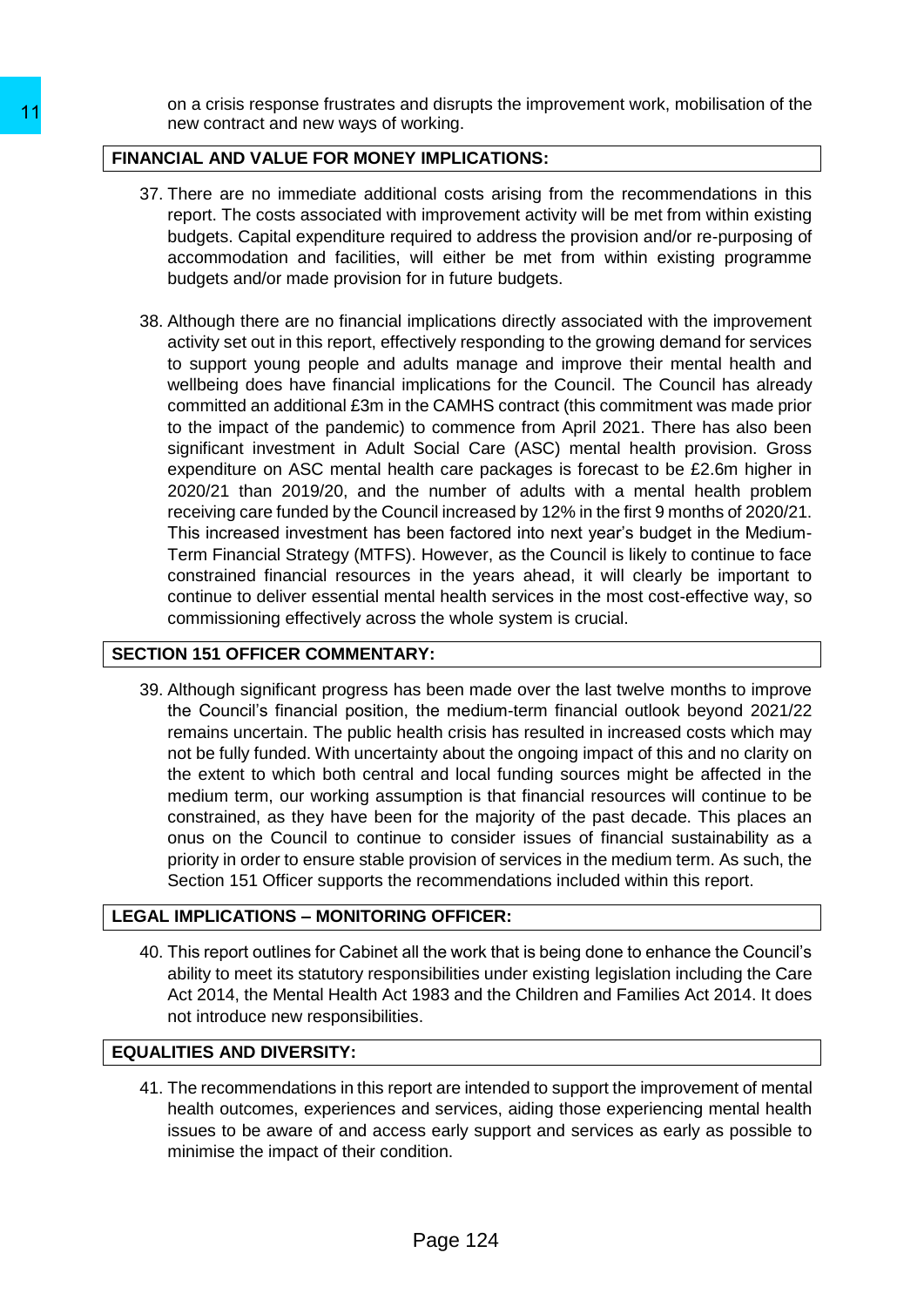42. Given that this report sets out a proposed approach to developing a programme of work, an EIA is not required, as these will be considered and conducted as individual pieces of work come forward.

## **OTHER IMPLICATIONS:**

43. The potential implications for the following council priorities and policy areas have been considered. Where the impact is potentially significant a summary of the issues is set out in detail below.

| Area assessed:                                                      | <b>Direct Implications:</b>                             |
|---------------------------------------------------------------------|---------------------------------------------------------|
| Corporate Parenting/Looked After<br>Children                        | Set out below                                           |
| Safeguarding responsibilities for<br>vulnerable children and adults | Set out below                                           |
| Environmental sustainability                                        | No significant implications arising<br>from this report |
| <b>Public Health</b>                                                | Set out below                                           |

# **CORPORATE PARENTING/LOOKED AFTER CHILDREN IMPLICATIONS:**

44. Children are coming into care because of the impact of lockdown on them and their families. Looked after children are known to have more MH challenges than children not in the care system; any pressure in CAMHS impacts on services to them, so work to improve mental health provision should benefit looked after children with EWMH issues and is an important part of our duties as corporate parents. For children in care and care leavers, the Children in Care CAMHS services will continue and improve under the new Alliance contract. These and the HOPE service are beacons of good practice. In addition, a regional agreement on priority MH services for Care Leavers out of County has recently been entered into. Mukosea sphotoin to developing a programme on<br>sess will be considered and conducted as individual<br>sess will be considered and conducted as individual<br>illowing council priorities and policy areas have been<br>centrially signif

# **SAFEGUARDING RESPONSIBILITIES FOR VULNERABLE CHILDREN AND ADULTS IMPLICATIONS:**

45. The measures proposed should benefit vulnerable adults and children, given the correlation between poor mental health and vulnerability, as identified by the SSCP.

## **PUBLIC HEALTH IMPLICATIONS:**

46. Positive mental health is a key determinant and driver of wider health indicators and conditions. The measures proposed should benefit individuals and population health.

## **WHAT HAPPENS NEXT:**

47. The urgent work is being undertaken with immediate effect. The Surrey Mental Health Partnership and Improvement Board will be in place for a minimum of six months, after which its role and purpose will be reviewed. Improvement across the system will be monitored through existing assurance and performance boards and overall progress will be periodically reported into the Health and Wellbeing Board.

--------------------------------------------------------------------------------------------------------------------------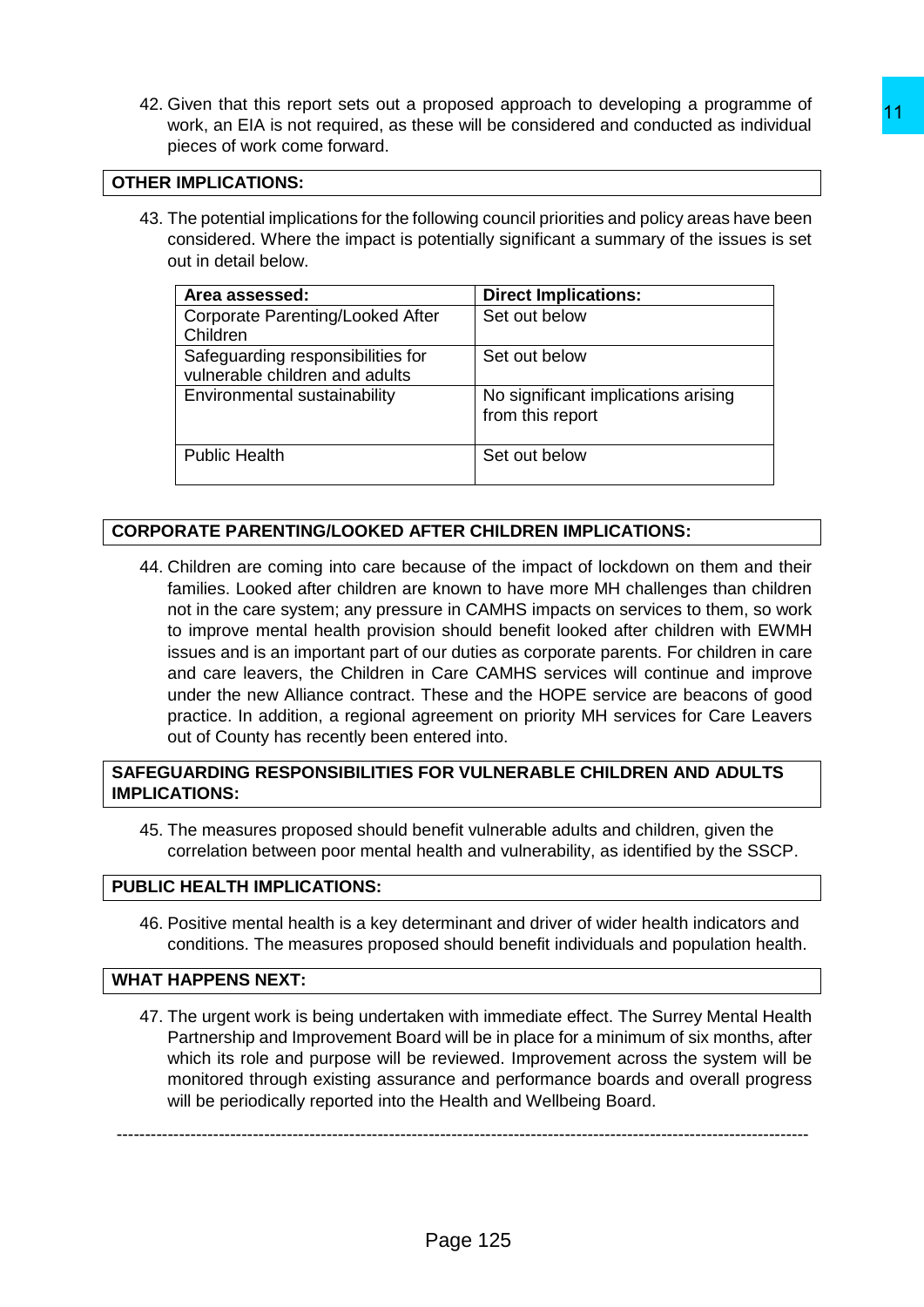## **Contact Officer:**

Michael Coughlin, Deputy Chief Executive, michael.coughlin@surreycc.gov.uk, 07974 212290 Michael Ocuphin, Deputy Chief Executive, mi<br>
Michael Couphin, Deputy Chief Executive, mi<br>
212290<br>
Annexes:<br>
Amex 1: Summary of comments from Surrey Ment<br>
2020<br>
Annex 2: Mental Health Pressures and Pandemic Ir<br>
Sources/back

#### **Annexes:**

Annex 1: Summary of comments from Surrey Mental Health Summit: Thursday 19 November 2020

Annex 2: Mental Health Pressures and Pandemic Impacts

#### **Sources/background papers:**

Reports to Surrey Heartlands ICS Board 16 December 2020 and 27 January 2021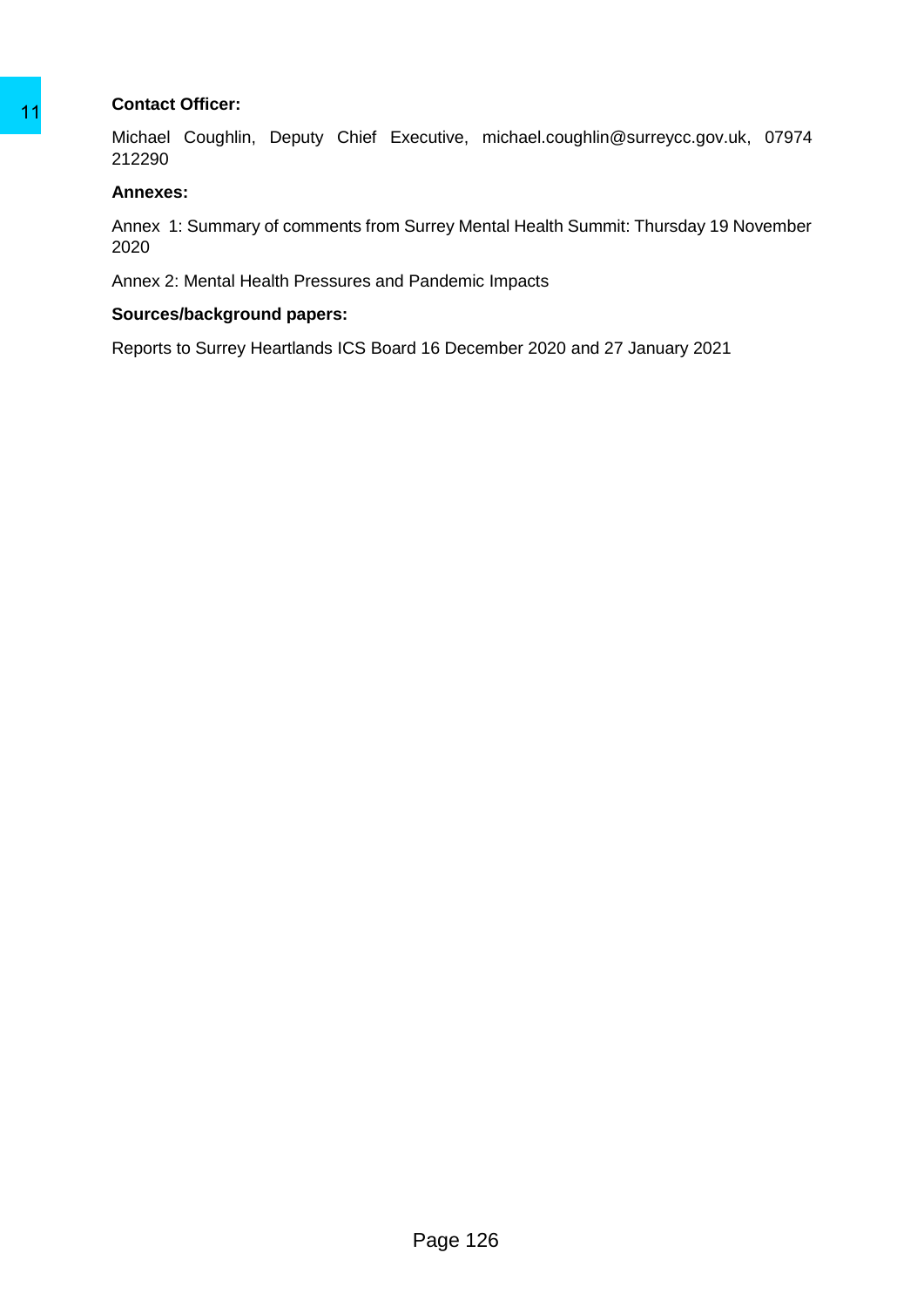# **Summary of comments from Surrey Mental Health Summit: Thursday 19 November 2020**

#### **Mental Health Funding:**

- We must continue to address the legacy of long-term underfunding in mental health
- We must invest in building emotionally resilient communities
- The workforce are resilient survivors of cuts that have disrupted teamwork and multidisciplinary inter-agency work
- Funds need to be increased by the government for the  $3<sup>rd</sup>$  sector
- There is an urgent need to change. Substantial funding cuts have been made, and we need to focus on awareness and early intervention

#### **Wellbeing Strategy:**

- Need to be mindful of what we measure meaningful measures need to be person-centred and person-reported. The criteria for measuring progress are often not appropriate. Example 11<br>
Similar Health Summit: Thursday 19 November 2020<br>
Since 2020<br>
Since 2020<br>
Since 30 for dust that have disrupted teamwork and multi-<br>
Since 30 for dust that have disrupted teamwork and multi-<br>
Since 10 for dust
- Using averages as a guide to action fails to channel resources to locality issues, thus depriving the people who need the most support. Details needed to show local problems
- Mental health comes through everything addressing inequalities, improving health and wellbeing and our pandemic response

#### **Partnership Working:**

- Effective partnership working between health and schools can address higher mental health concerns in SEND population earlier
- Importance of all agencies working together health, housing, DWP, Police and schools, Street Angels scheme, Community centres etc.
- Third sector have an important role to play, there is much more work for them since Covid-19
- There needs to be further investment and parity of contracts for the VCFS

#### **Safe Havens:**

- An opportunity to enhance the service and provide it throughout the night
- Safe havens or assessment unit that is available 24/7 with right skills & capacity is needed

#### **Mental Health Training:**

- Is there scope to increase distribution of mental health training to health professionals and making top up training an ongoing requirement?
- How do we encourage health professionals to choose mental health as a specialisation?

#### **Carers:**

- How do we support carers better?
- How to measure what support they need?
- With an ageing population it is very likely that absolute numbers of carers will increase
- Young carers experience higher rates of mental health difficulties

#### **Workplace:**

 There is still stigma in the workplace in hiring someone with existing mental illness as people are seen as a financial liability